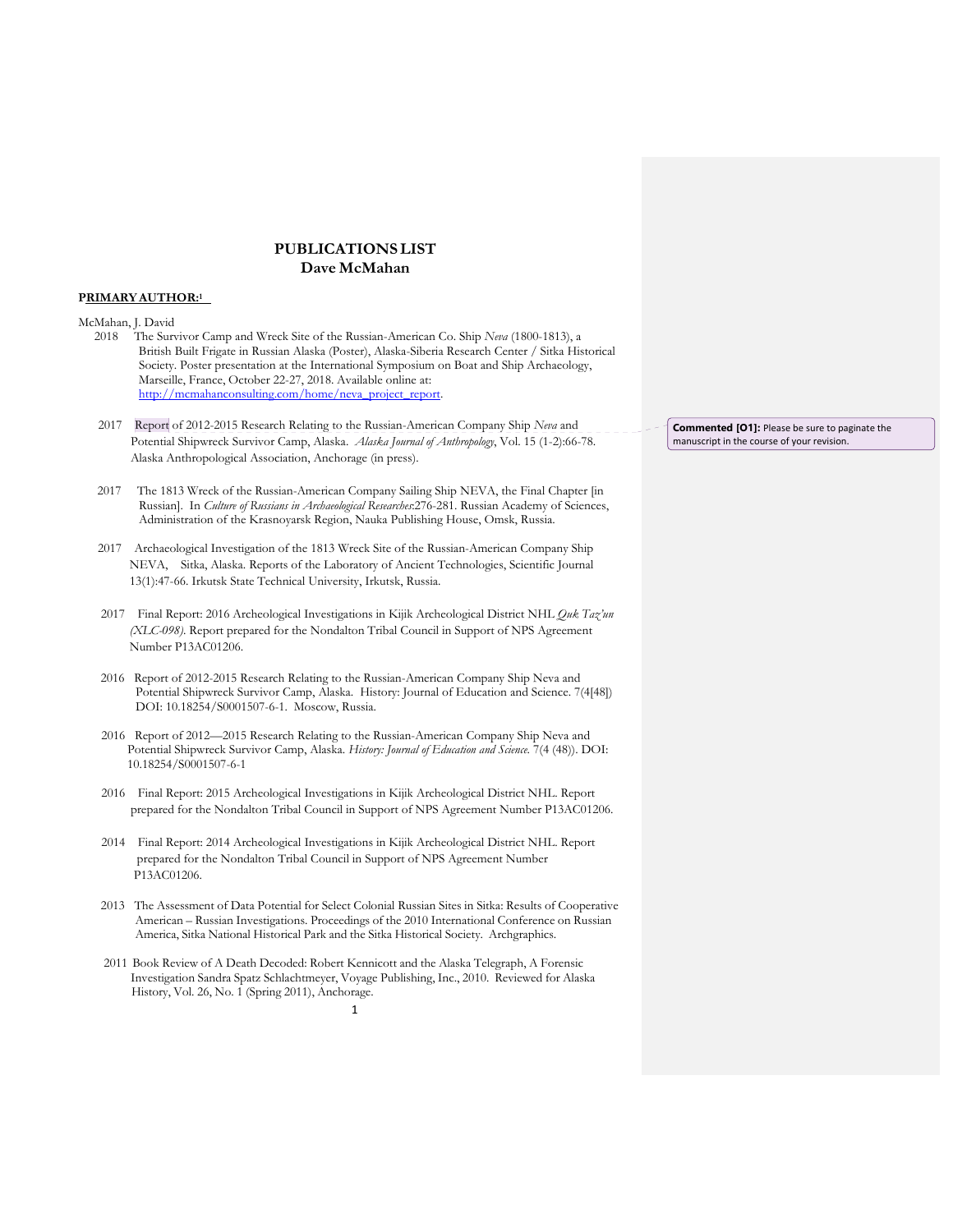- 2009 The Archaeology of Russian Colonial Sites in Alaska: Recent and Current Research. Accepted for publication in Proceedings of the Bicentennial of Russian-American Relations, the History of Russian America, edited by Alexander Petrov. Institute of World History, Russian Academy of Sciences, Moscow.
- 2008 Southeast Alaska Historical Sites, Featuring Sitka [Castle Hill]. In Archaeology in America: An Encyclopedia, Vol. 4 (West Coast and Arctic/Subarctic), edited by Linda S. Cordell, Kent Lightfoot, Francis McManamon, and George Milner, Greenwood Publishing Group, Santa Barbara.
- 2008 Exploring Underwater Heritage on the Last Frontier: Recent Partnerships and Projects in the State of Alaska. Foghorn, Vol. 19(2), March – April 2008. Underwater Archaeological Society of British Columbia, Vancouver.
- 2007 An Overview of the Archaeology of Russian America: the Past, Present, and Future. In Russian America: Materials of the Third International Scientific Conference 'Russian America,' edited by Afanasieve-Medvedeva, G.V., T.A. Kriuchkova, Y.P. Lykhin, A.K. Nefedieva, and V.V. Tikhonov, pp. 133-147. Federal Agency of Culture and Cinematography, Department of Culture and Archives of the Irkutsk Region, and Architectural and Ethnographic Museum 'Taltsi' (ISBN 978- 5-91344- 064-8).
- 2007 Management of Alaska's Submerged Cultural Resources: A Current Assessment. In Cultural Resource Management in Alaska, edited by Diane K. Hanson. Special issue: Alaska Journal of Anthropology, Vol. 5(2):55-66. Alaska Anthropological Association, Anchorage, Alaska.
- 2007 Alaska's Submerged History: The Wreck of the Kad'yak (in English and Russian). In Proceedings of the international conference: Beringia Days 2006, Shared Beringian Heritage Program, Alaska Region, United States National Park Service, Anchorage, Alaska.
- 2006 The Castle Hill Archaeological Project, Sitka, Alaska: Overview of an Early 19th Century Russian American Artifact Assemblage. In Journal of the Architectural and Ethnographic Museum Talci, Vol. 5: 7-25, Irkutsk. 2004 Archaeological Investigations at Castle Hill: the Early 19th Century Colonial Capitol of Russian- America, Sitka, Alaska. Manuscript accepted for publication by the Institute of History, Archaeology and Ethnography of the Far Eastern Branch of the Russian Academy of Sciences. [Note: this volume has not been published due to the untimely death of its editor, A. Artemiev, in 2005].
- 2003 Lead Seals of the Russian-American Company: A Perspective from the Castle Hill Collection. Museum of the Fur Trade Quarterly, volume 39, number 3 (Fall 2003).
- 2003 The Russian-American Company in Sitka: Archaeological Perspectives (in Japanese). In Trade and Crafts of Indigenous Peoples in the North Pacific Rim, edited by Kazuyoshi Ohtsuka, pp. 172-174. ISBN 4-7842-1087-3. Shibunkakushuppan Co. Ltd., Japan.
- 2002 The Russian American Company in Sitka: Archeological Perspectives (in Japanese). In Trade and Crafts of Indigenous Peoples in the North Pacific Rim, edited by Kazuyoshi Ohtsuka, pp. 172-175. Japanese National Museum of Ethnology, Osaka.
- 2002 Final Report of the Castle Hill Archaeological Project, editor. Office of History and Archaeology Report Number 87, Division of Parks and Outdoor Recreation, Alaska Department of Natural Resources, Anchorage.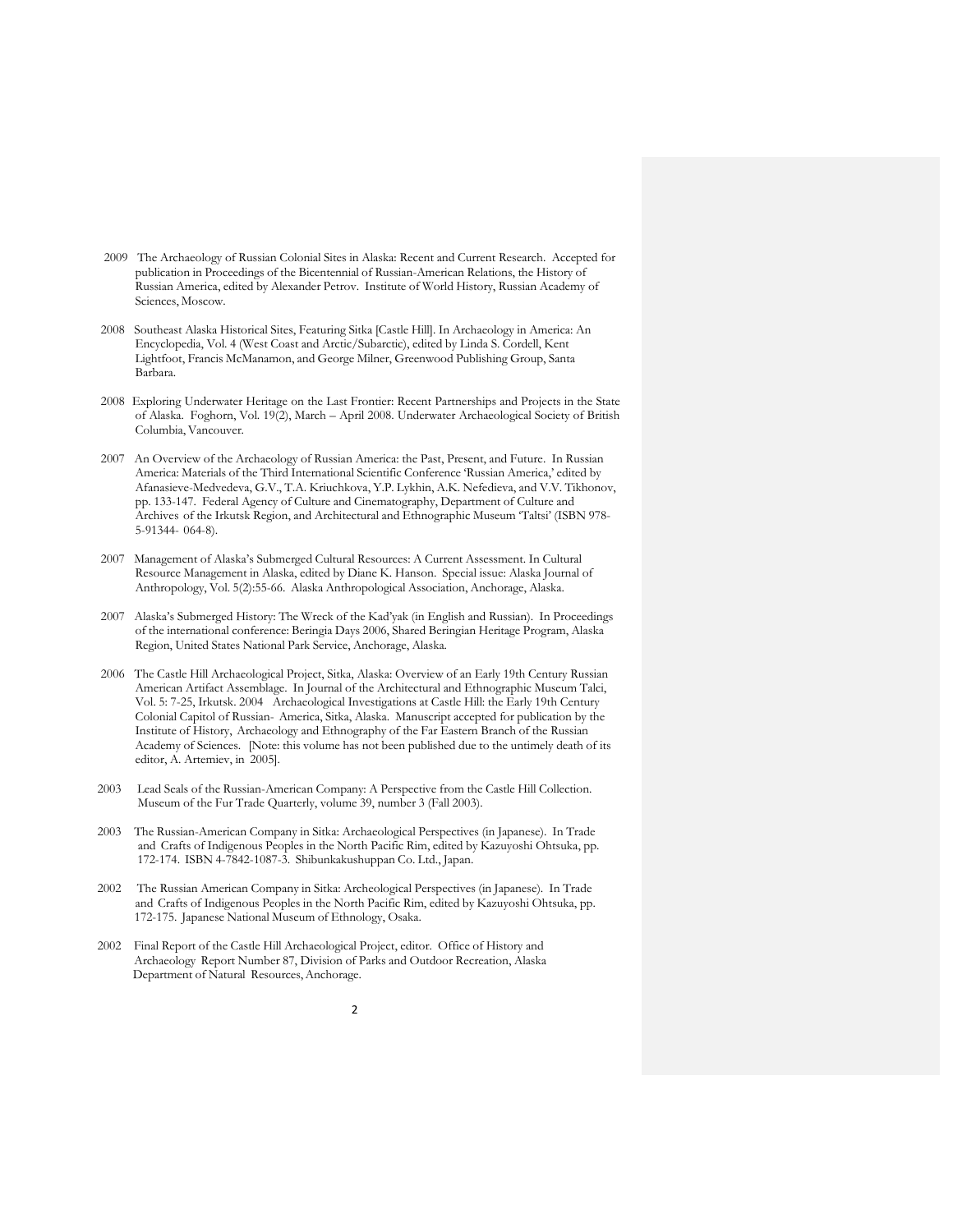- 2001 Castle Hill Collection (in Japanese). In The Sea Otter and Glass Beads: Trade of Indigenous Peoples in the North Pacific Rim, exhibition catalog. Japanese National Museum of Ethnology, Osaka.
- 1999 Archaeology at Alaska's Castle Hill, the Colonial Capitol of Russian America. In Unseen Treasures: Imperial Russia and the New World, published by the American-Russian Cultural Cooperation Foundation, pp. 17-22. Virginia Lithograph, Arlington.
- 1996 Archaeological Investigation of the Uyak Site (KOD-145) in Conjunction with Access Road Construction: Larson Bay, Alaska (Project 59779). Office of History and Archaeology Report Number 58, Division of Parks and Outdoor Recreation, Alaska Department of Natural Resources, Anchorage.
- 1996 Cultural Resources Investigation in Conjunction with Shaktoolik Runway Construction (Project No. 64759): 1995 Supplement. Office of History and Archaeology Report Number 59, Division of Parks and Outdoor Recreation, Alaska Department of Natural Resources, Anchorage.
- 1995 Cultural Resources Survey of State Lands Near Willow, Alaska: Parks Highway Mile 80. Office of History and Archaeology Report Number 56, Division of Parks and Outdoor Recreation, Alaska Department of Natural Resources, Anchorage.
- 1995 Cultural Resources Survey of Proposed Runway Alternatives at Shaktoolik, Alaska (Project No. 64759). Office of History and Archaeology Report Number 45, Division of Parks and Outdoor Recreation, Alaska Department of Natural Resources, Anchorage.
- 1996 1995 Cultural Resources Investigation at Baranof Castle State Historic Site (SIT-002): Summary of Findings and Determination of Eligibility (Project TEA-000-3[43]). Unnumbered OHA report (March 1996).
- 1995 Cultural Resources Survey of Proposed Construction Alternatives at the Unalakleet Airport, Alaska (Project No. 60465). Office of History and Archaeology Report Number 47, Division of Parks and Outdoor Recreation, Alaska Department of Natural Resources, Anchorage.
- 1995 Cultural Resources Survey of a Proposed Road Corridor: Nome-Teller Highway MP 6 to Glacier Creek (Project No. 65984/STP-01332[1]). Office of History and Archaeology Report Number 49, Division of Parks and Outdoor Recreation, Alaska Department of Natural Resources, Anchorage.
- 1994 Cultural Resources Reconnaissance of the Nabesna Road: Slana to Mile 42 (Project 64993). Office of History and Archaeology Report Number 41, Division of Parks and Outdoor Recreation, Alaska Department of Natural Resources, Anchorage.
- 1994 Cultural Resources Survey of the Seward Highway, MP 54.8 TO 59.3: Canyon Creek Bridge Area (PROJECT IR-0A3-2[4]/ 58673). J. David McMahan. Office of History and Archaeology Report Number 44, Division of Parks and Outdoor Recreation, Alaska Department of Natural Resources, Anchorage.
- 1994 A Cultural Resources Investigation of the Nome-Council Road, Mile 14-33: A Response to Strom Damage Emergency Repair (Project 66038/ER-0066(1)). Office of History and Archaeology Report Number 38, Division of Parks and Outdoor Recreation, Alaska Department of Natural Resources, Anchorage.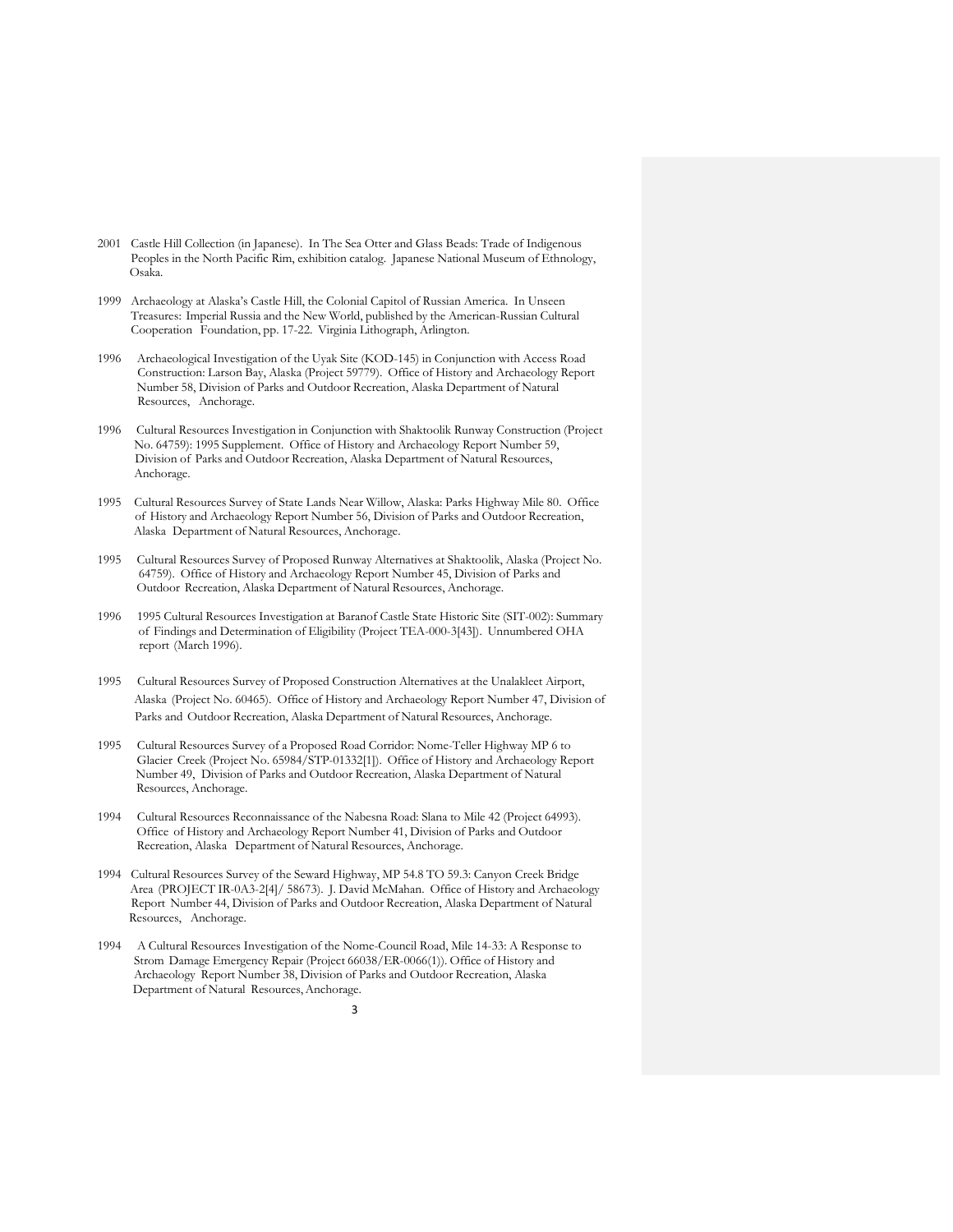- 1993 Archaeological Envestigations in the Gulf of Alaska: A State Response to the Exxon Valdez Oil Spill. Office of History and Archaeology Report Number 29, Division of Parks and Outdoor Recreation, Alaska Department of Natural Resources, Anchorage (2nd Printing: February 1994).
- 1993 Archaeological Investigation in Conjunction with the Nulato Safe Water Project. Manuscript on file at the Office of History and Archaeology, Division of Parks and Outdoor Recreation, Alaska Department of Natural Resources, Anchorage.
- 1992 Seward Highway Milepost 50 to 65.5 Documentation of Historic Properties (Project F-031- 1[20]/53045). Office of History and Archaeology Report Number 32, Division of Parks and Outdoor Recreation, Alaska Department of Natural Resources, Anchorage.
- 1991 Interim Report: 1990 Archaeological Investigations at Site SKG-018 in Chilkoot Lake State Recreation Site, Haines, Alaska. Office of History and Archaeology Report Number 27, Division of Parks and Outdoor Recreation, Alaska Department of Natural Resources, Anchorage.
- 1990 Cultural Resources Investigation at Willow Creek State Recreation Area, Alaska (Site TYO- 061), Draft. Office of History and Archaeology Report Number 25, Division of Parks and Outdoor Recreation, Alaska Department of Natural Resources, Anchorage.
- 1990 Cultural Resources Reconnaissance of Proposed Airport Improvements at Stevens Village, Alaska (Project 64399). Office of History and Archaeology Report Number 18, Division of Parks and Outdoor Recreation, Alaska Department of Natural Resources, Anchorage.
- 1990 Cultural Resources Reconnaissance of Proposed Airport Improvements at Hughes, Alaska (Project No. 63601). Office of History and Archaeology Report Number 17, Division of Parks and Outdoor Recreation, Alaska Department of Natural Resources, Anchorage.
- 1987 Cultural Resources Survey Along the Glacier Highway in the Auke Village Vicinity (Project B.30012). Office of History and Archaeology Report Number 7, Division of Parks and Outdoor Recreation, Alaska Department of Natural Resources, Anchorage.
- 1986 Cultural Resources Survey: Tanana Runway Improvements Project (D41812), Tanana, Alaska. Alaska Division of Geological and Geophysical Surveys Public Data File No. 86-61.
- 1985 Chapter IX, Excavation Results for SEW-214 and SEW-216. In Progress Report Project F-021-2(15)/(AO9812) Sterling Highway Archaeological Mitigation: Phase I Excavations at Four Sites on the Kenai Peninsula, edited by Charles E. Holmes, pp. 141-246. Alaska Division of Geological and Geophysical Surveys Public Data File No. 85-04, Fairbanks.
- 1985 Chapter I: Northwest Alaska Prehistory; Appendix A: Cultural Resource Surveys and Sites on State Lands; and Appendix B: Northwest Alaska Site Inventory. In Northwest Alaska Cultural Resources Report, edited by Craig Mishler, pp. 4-16, 111-116, and 117-168. Alaska Division of Geological and Geophysical Surveys Public Data File No. 85-42L, Fairbanks.
- 1985 Cultural Resources Survey: Dalton Highway Mile 9.0 to Mile 28.8. Alaska Division of Geological and Geophysical Surveys, Public Data File No. 85-56, Fairbanks.
- 1985 Cultural Resources Survey: Alaska Highway Mile 1283.8 to Mile 1303.2. Alaska Division of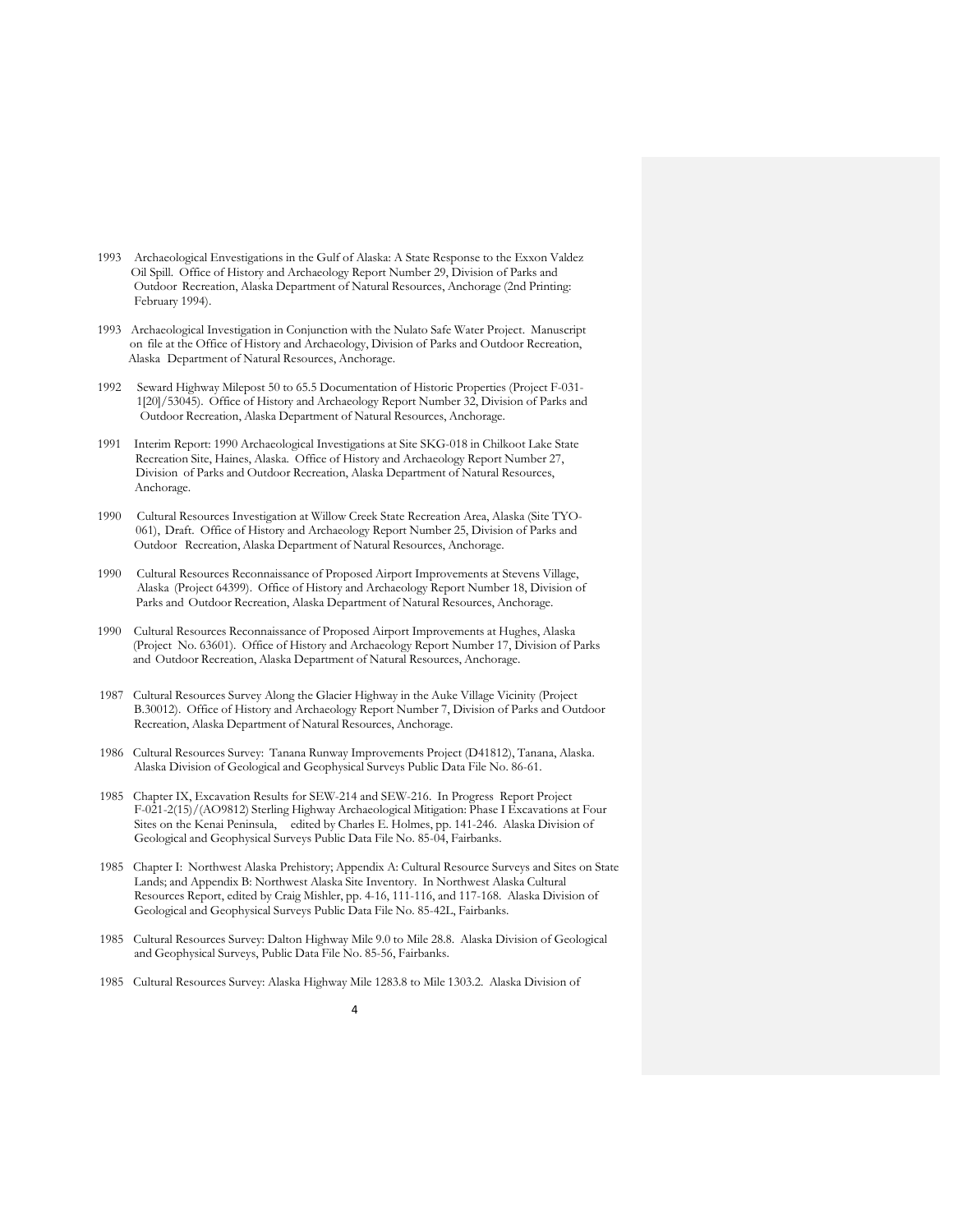Geological and Geophysical Surveys, Public Data File No. 85-57, Fairbanks.

- 1985 Cultural Resources Survey: Taylor Highway Mile 110 to Mile 153. Alaska Division of Geological and Geophysical Surveys, Public Data File No. 85-58, Fairbanks.
- 1983 Middle Bay Brick kiln Site (49-KOD-11): "Summary of Phases I-V" and "the Artifact Assemblage." Unpublished manuscript on file at the Alaska Office of History and Archaeology, originally to have been included in a larger document edited by Ty Dilliplane. Archaeological work was done at this Russian brick kiln site from 1979-1983, and included the kiln as well as the footprints of ancillary structures.
- 1983 Paleoethnobotany of the Late Woodland Mason Phase in the Upper Elk and Duck River Valleys, Tennessee. Unpublished M.A. Thesis, Department of Anthropology, The University of Tennessee.

## **PRIMARY AUTHOR, with multiple authors:**

McMahan, J. David and Rolfe G. Buzzell

1986 Cultural Resource Survey of Alternative F, Sterling Highway Mile 46-55. Office of History and Archaeology Report Number 1, Division of Parks and Outdoor Recreation, Alaska Department of Natural Resources, Anchorage.

McMahan, D, T. Dilliplane, A.V. Kharinsky, V.V. Tikhonov, J. Kinsman, and S. Thorsen

2011 Russian-American Archaeological Excavations at Three Colonial Russian Sites in Sitka, Alaska, 2010. Proceedings of the conference Russian Culture in Archaeological Research: Multidisciplinary Methods and Technologies, Omsk State University and the Omsk Branch of the Institute of Archaeology and Ethnography, Russian Academy of Sciences, Omsk, Russia, February 2011.

McMahan, J. David, R. Joan Dale, and Charles E. Holmes

1991 Cultural Resources Testing and Evaluation of Selected Sites Along the Sterling Highway Milepost 37-60, Kenai Peninsula, Alaska, 1988-89: Project F021-2(15)/(A09812). Office of History and Archaeology Report Number 14, Division of Parks and Outdoor Recreation, Alaska Department of Natural Resources, Anchorage.

McMahan, J. David, R. Joan Dale, and Pierre Zippi

1995 Analysis of an Early Historic Russian Burial from the Aleutians: a Glympse into the Past of the Unalaska Settlement, Draft Report (unnumbered report with Joan Dale and Pierre Zippi)OHA Report No. 47 (Feb. 1995).

McMahan, J. David and Charles H. Faulkner

1982 Archaeological Testing of the Marshall Site. Project conducted and reported in accordance with the Tennessee Department of Transportation Project No. 32010-1311-23. Department of Anthropology, The University of Tennessee, Knoxville.

McMahan, J. David and Charles E. Holmes

- 1991 Interim Report: 1990 Cultural Resources Investigations at Chilkoot Lake State Recreation Site, Haines, Alaska. Office of History and Archaeology, Alaska Division of Parks and Outdoor Recreation, Alaska Department of Natural Resources, Anchorage.
- 1989 A Cultural Resources Investigation at Haines Airport, Haines, Alaska (Project No. 69523). Office of History and Archaeology Report Number 16, Division of Parks and Outdoor Recreation, Alaska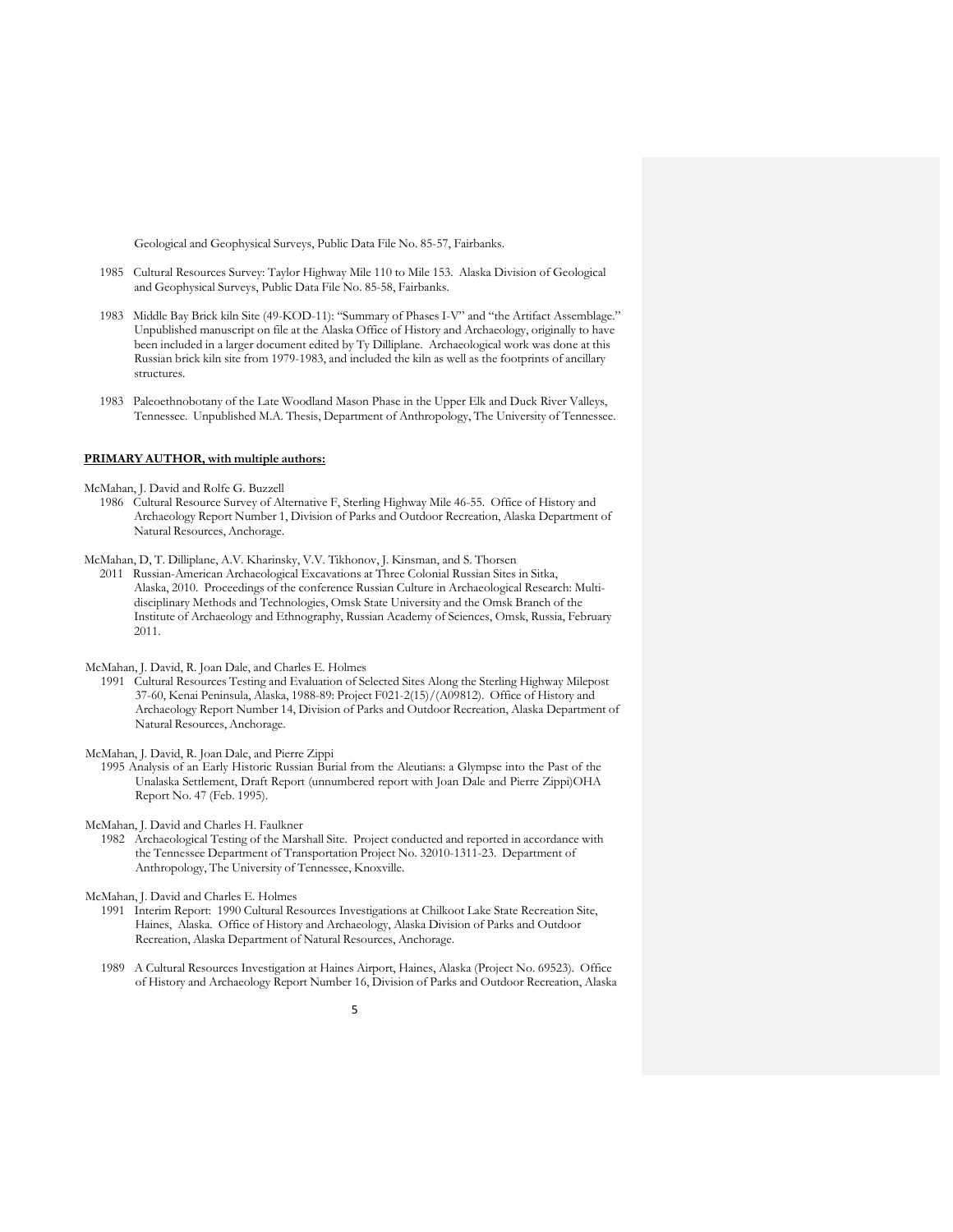Department of Natural Resources, Anchorage.

- 1988 Archaeological Investigations at the Thorne River Site, Prince of Wales Island: A Progress Report. Heritage 35 (January-March), Quarterly Newsletter of the Office of History and Arachaeology, Alaska Division of Parks and Outdoor Recreation, Anchorage.
- 1987 Report of Archaeological and Historical Investigations at Nuka Island and the Adjacent Kenai Peninsula, Gulf of Alaska. Office of History and Archaeology Report Number 5, Division of Parks and Outdoor Recreation, Alaska Department of Natural Resources, Anchorage.
- 1985 Cultural Resources Survey: Disposal Areas 1-3, Naukati Bay Subdivision. Alaska Division of Geological and Geophysical Surveys, Public Data File No. 85-10, Fairbanks.

### McMahan, J. David, John O. Jensen, Stephen Jewett, John Kelley, Sathy Naidu, Hans Van Tilburg, and Michael Burwell

2007 Submerged Cultural Resource Management on the Last Frontier: Reconnaissance, GIS Mapping, and Biotic/Geochemical Characterization of Threatened Shipwreck Sites in Southeast Alaska. In Diving for Science 2007: Proceedings of the American Academy of Underwater Sciences, 26th Symposium, Dauphin Island, AL.

## McMahan, J. David and Michael Ostrogorsky

1987 Cultural Resources Survey of the Taylor Highway, Milepost 95-160, 1987 (Project 3016822). Office of History and Archaeology Report Number 9, Division of Parks and Outdoor Recreation, Alaska Department of Natural Resources, Anchorage.

#### McMahan, J. David and Douglas Reger

1996 Archaeological Survey of the Fort Kenay/Mission Street Improvements Project Site, Kenai, Alaska (Project No. 51088). OHA Report No. 63 (December 1996).

## McMahan, J. David and Michael W. Strunk

2006 The Arms and Munitions of Russian America: A Perspective from the Castle Hill Site, Sitka, Alaska. In Journal of the Architectural and Ethnographic Museum Talci, Vol. 5: 46-57, Irkutsk.

### McMahan, J. David and Daniel Thompson

 2020 *Final Report of Investigation: American-Russian Investigation of the NEVA Wreck and Survivor Camp: 200th Anniversary Expedition, Sitka, Alaska*. Report prepared by McMahan Consulting in fulfillment of: "Memorandum of Agreement among the National Science Foundation, the USDA Forest Service, the Alaska State Historic Preservation Officer, the Sitka Tribe of Alaska, and Dave McMahan;" and National Science Foundation Award No. PLR-1330939 USDA Forest Service ARPA Permit ID No. SIT699 / 620935010602, USDA Forest Service ARPA Permit ID No. SIT712 / 620935010602, and Alaska DNR Office of History and Archaeology Permit No. 2014-02, as amended. Available online at:  $\frac{\text{http://mcmahanconsulting.com/home/neva-project-rep}}{h}$ 

#### **SECONDARY AUTHOR, with multiple authors:**

Buzzell, Rolfe G., J. David McMahan, Steven R. Posgate, and Mark E. Pipkin.

1993 Preliminary Report: Reconnaissance Survey of Prehistoric and Historic Sites Along the Proposed Copper River Highway. Office of History and Archaeology Report Number 33, Division of Parks and Outdoor Recreation, Alaska Department of Natural Resources, Anchorage.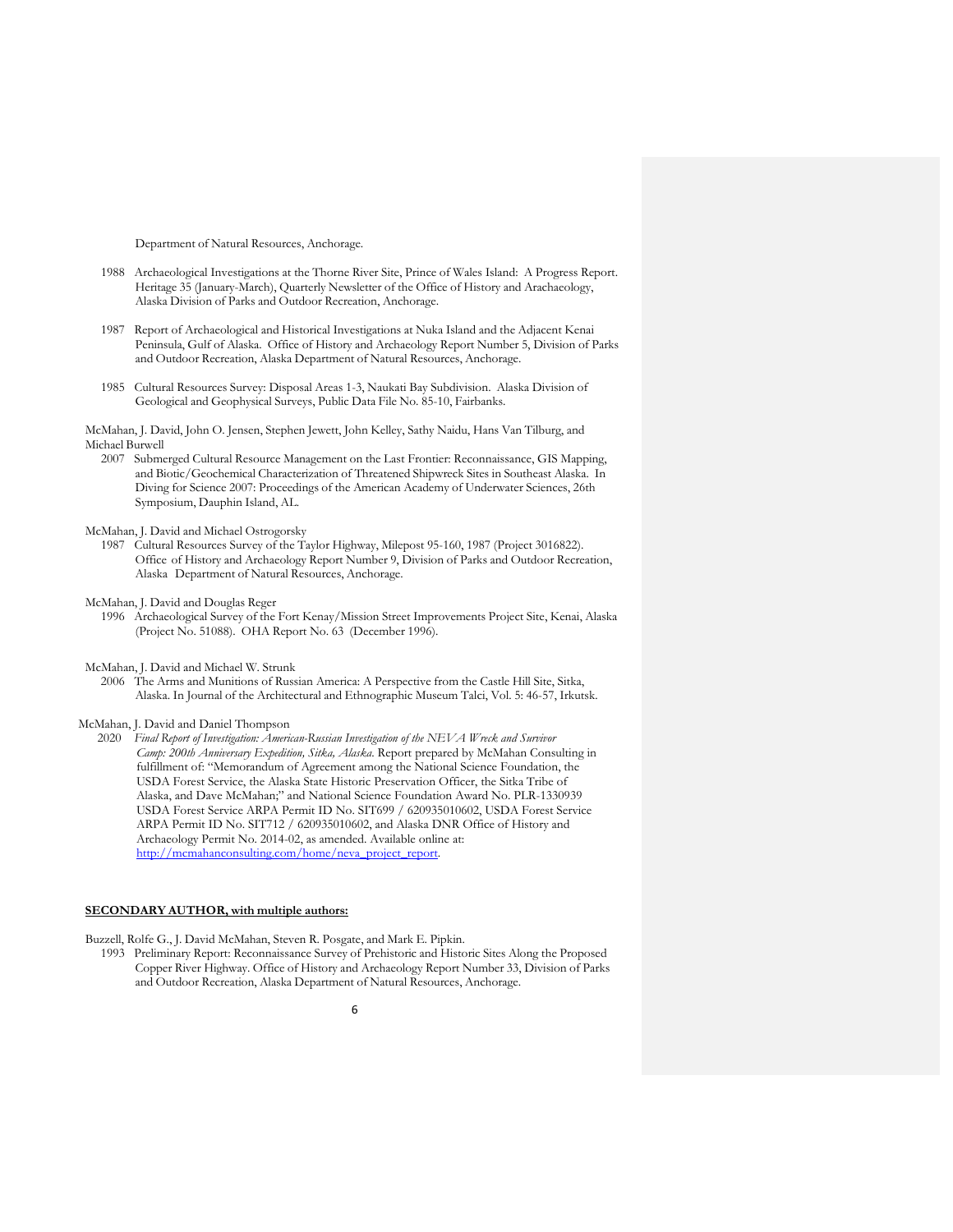1994 Copper River Highway Cultural Resources Reconnaissance Survey, 1992. Office of History and Archaeology Report Number 35, Division of Parks and Outdoor Recreation, Alaska Department of Natural Resources, Anchorage. Includes two compendia: Compendium I: Site Information on Description, Location and Condition of Cultural Resources in the Project Area (Confidential Information -- Circulation Restricted), and Compendium II: "Draft" Multiple Property National Register Nomination for the Copper River and Northwestern Railway.

Dale, R. Joan and J. David McMahan

- 2007 Treatment of Human Remains from Alaska in Cultural Resource Management: A State Perspective. In Cultural Resource Management in Alaska, edited by Diane K. Hanson. Special issue: Alaska Journal of Anthropology, Vol. 5(2):87-96. Alaska Anthropological Association, Anchorage, Alaska.
- 1988 Cultural Resources Survey of the Proposed North Douglas Highway Extension, Outer Point to Point Hilda (Project No. 68870). Office of History and Archaeology Report Number 12, Division of Parks and Outdoor Recreation, Alaska Department of Natural Resources, Anchorage.

### Dale, Rachel Joan, J. David McMahan, and Michael Ostrogorsky

1987 Cultural Resources Survey of the Sterling Highway Milepost 37-60, Kenai Peninsula, Alaska, 1987 (Project 53014). Office of History and Archaeology Report Number 6, Division of Parks and Outdoor Recreation, Alaska Department of Natural Resources, Anchorage.

#### Holmes, Charles E. and J. David McMahan

- 1996 1994 Archaeological Investigations at the Igiugig Airport Site (ILI-002)(Project No. 59192). Office of History and Archaeology Report Number 57, Division of Parks and Outdoor Recreation, Alaska Department of Natural Resources, Anchorage.
- 1986 Ringling Material Site (MS 71-2-020-5), 49-GUL-077, Gulkana, Alaska: Cultural Resource Survey & Mitigation Plan. Alaska Division of Geological and Geophysical Surveys Public Data File No. 86-26, Fairbanks.

Holmes, Charles E. (Principal Investigator / editor)

- 1989 Archaeological Mitigation of the Thorne River Site (CRG-177), Prince of Wales Island, Alaska, Forest Highway No. 42 (DT-FH70-86-A-00003). Contributors: R. Joan Dale, Charles E. Holmes, and J. David McMahan. Office of History and Archaeology Report Number 6, Division of Parks and Outdoor Recreation, Alaska Department of Natural Resources, Anchorage
- Kharinsky, A.V., A.U. Isaev, I.V. Sterhova, A.M. Klementaev, J.D. McMahan, and T.L. Dilliplane 2008 The Historical Center of Irkutsk and its Potential for Archaeological Study (in Russian). In Russian Cultural and Archaeological Expeditions, edited by Larisa Tamarova. Olmsk, Russia. (ISBN 978-5- 903328-15-4)
- Mobley, Charles M., Douglas Reger, J. David McMahan, Susan Bender, and Alan Boraas 2016 The Kasilof Cache: A Prehistoric Dena'ina Tool Kit. Alaska Journal of Anthropology 14[1-2]:71- 87.

Ostrogorsky, Michael and J. David McMahan

1987 Cultural Resources Survey of the Nome-Council Road, Milepost 53-69, Seward Peninsula, Alaska, 1987 (Projects 30168022 and 30168122). Office of History and Archaeology Report Number 8, Division of Parks and Outdoor Recreation, Alaska Department of Natural Resources, Anchorage.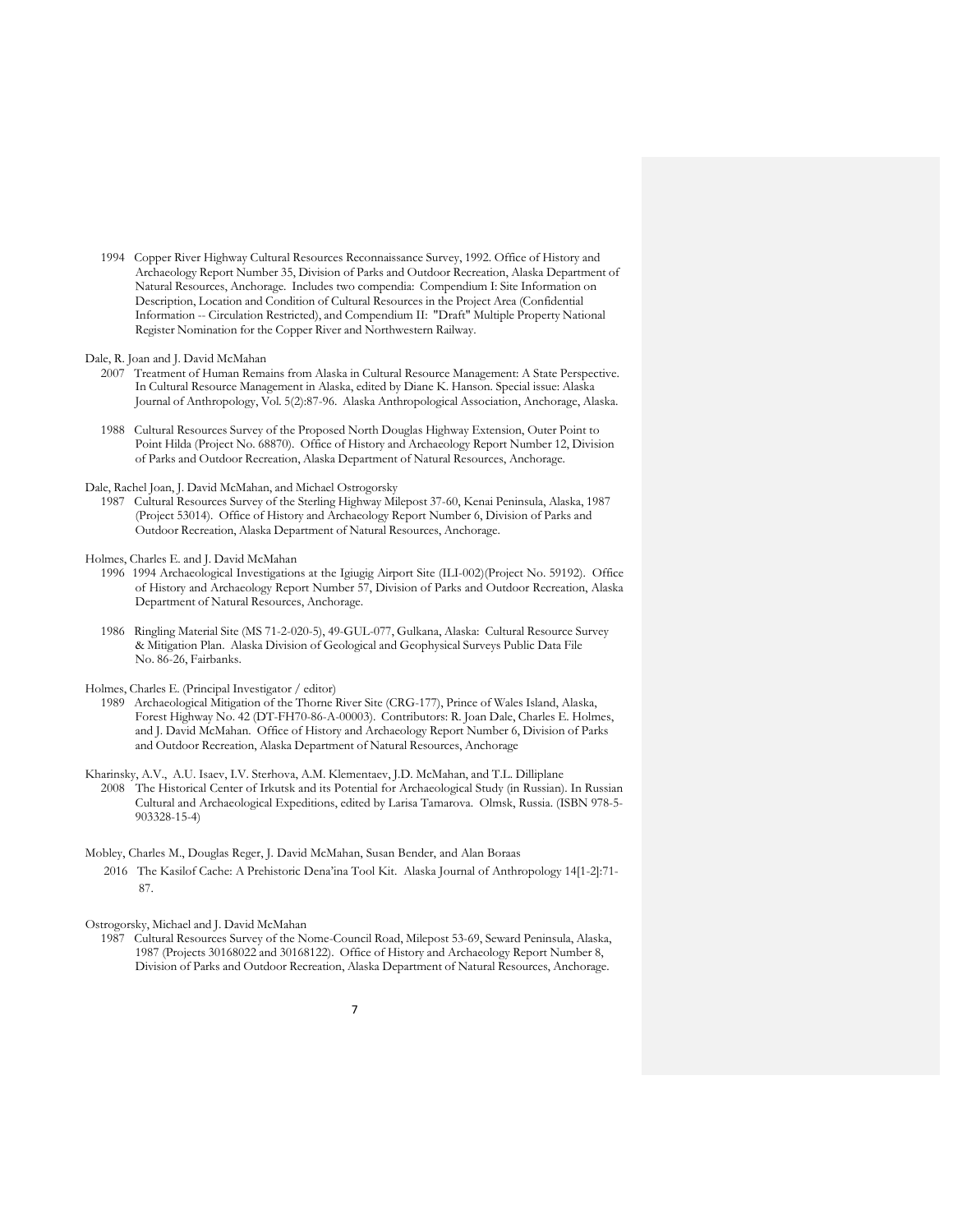Reger, Douglas R., J. David McMahan, and Charles E. Holmes

1992 Effect of Crude Oil Contamination on some Archaeological Sites in the Gulf of Alaska, 1991 Investigations. Office of History and Archaeology, Division of Parks and Outdoor Recreation, Alaska Department of Natural Resources, Anchorage.

Vanderhoek, Richard, Randolph M. Tedor and J. David McMahan

2007 Cultural Materials Recovered from Ice Patches in the Denali Highway Region, Central Alaska, 2003-2005. Alaska Journal of Anthropology, Volume 5, No. 2.

Wygal, Brian T., Kathryn E. Krasinski, Jessica Z. Metcalfe, David McMahan, Dominic Tullo, Charles E. Holmes, and Barbara A. Crass

 2020 Archaeological Implications of a Late Pleistocene Megafaunal Hair from Interior Alaska. Article submitted to the Journal of Archaeological Science in February 2020.

### **PUBLIC PRESENTATIONS and PROFESSIONAL PAPERS:2**

- 2019 *Russian-Alaskan Collaborations on Shared Heritage Projects: a Summary*. Prepared by Dave McMahan for Anatoli Antonov, Russian Ambassador to the U.S. The summary was requested by Ambassador Antonov while McMahan accompanied him on a tour of cultural sites in Juneau and Sitka, Alaska, in June 2019.
- 2019 Alaska's Historic Shipwrecks: Snapshots in Time. Keynote address at the Anchorage Museum of History in conjunction with the opening of the exhibit "Death in the Ice: the Mystery of the Franklin Expedition" in June, 2019.
- 2019 The Final Voyage of the NEVA: A Story of Survival in 1813 Russian America. Public presentation by invitation of the Anchorage Museum, June, 2019.
- 2017 Final Chapter of the Russian-American Company Ship NEVA (1800-1813). Commemoration of the 200th anniversary of the Russian fortress Fort Elizabeth on the island of Kauai. Kapaa, Hawaii, November 2017.
- 2017 The Archaeology of Survival, the Final Chapter of the Russian-American Company Ship NEVA (1800-1813). University of Alaska Anchorage, Department of History and Alaska Na ve Studies. Invited speaker: Sesquicentennial Panel Discussion on the History of Russian America. October 2017.
- 2017 Exploring the Archaeology of Colonial Russian America. Keynote Speaker, Midwest Historical Archaeology Conference, Purdue University. October 2017.
- 2017 The Archaeology of Survival, the Final Chapter of the Russian-American Company Ship NEVA (1800-1813). Invited speaker, Conference on the History of Russian America. Ryazan, Russia. September 2017.
- 2017 2012-2016 Research Relating to the Russian-American Company Ship NEVA and 1813 Shipwreck Survivor Camp, Alaska. Society for Historical Archaeology, Houston. January 2017.
- 2016 Exploring the Archaeology of New Archangel and Russian America. Invited speaker: International Scientific Conference "The Russian North and Arctic regions: History, Traditions, Images." Archangelsk, Russia. April 2016.
- 2016 Report of 2012-2015 Research Relating to the Russian-American Company Ship NEVA and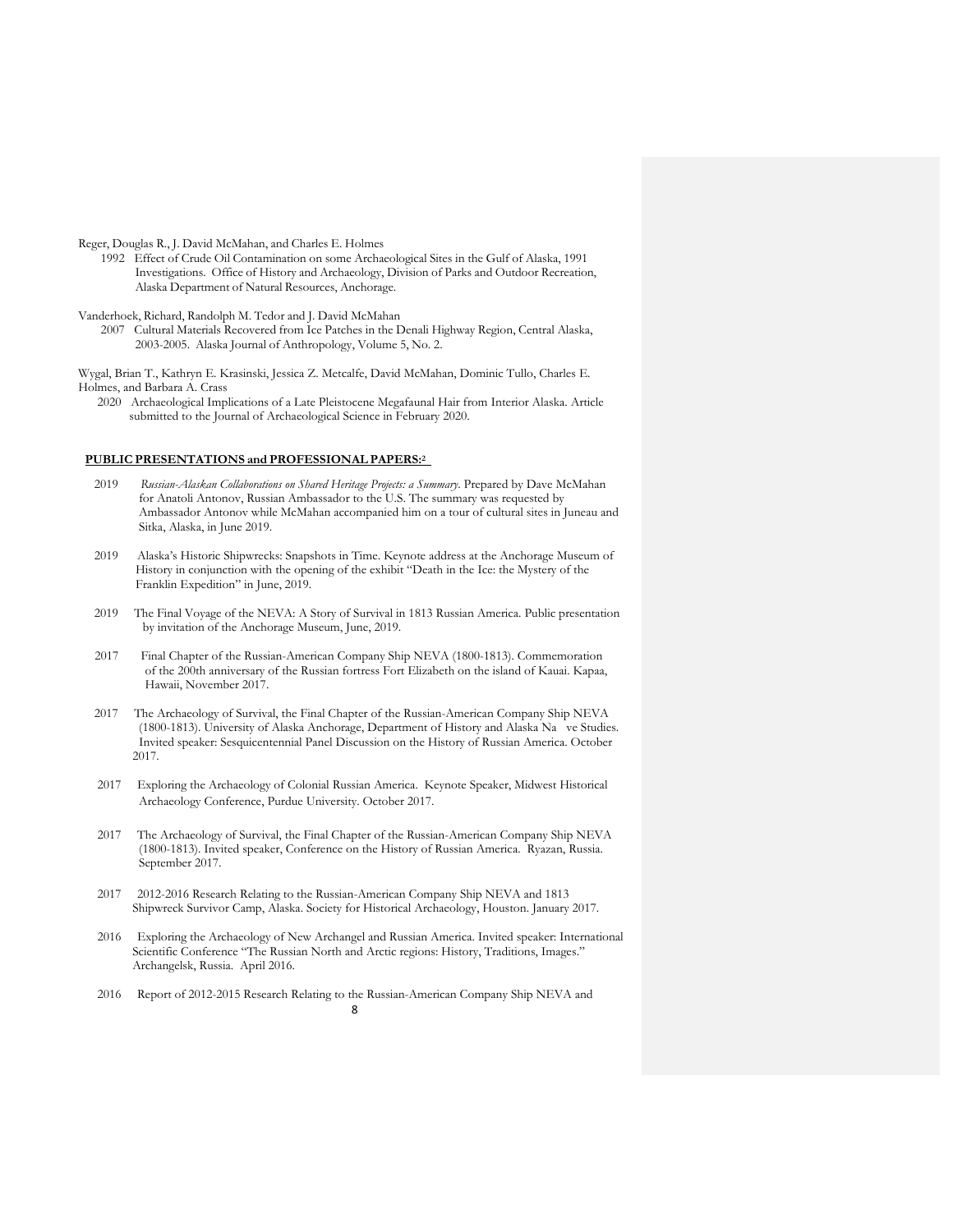Potential Shipwreck Survivor Camp, Alaska. Invited speaker: International Conference on the History and Heritage of Russian America. Russian Academy of Sciences, Moscow, Russia. April 2016.

- 2016 Russian-American Company Ship NEVA and 1813 Shipwreck Survivor Camp. Invited Speaker, Russian Geographical Society, Moscow, Russia. April 2016.
- 2015 Field Methods for Finding Forgotten Graves. Presentation for the Kenaitze Indian Tribe, Kenai, Alaska. March 2015.
- 2014 Secrets of the Dead: Solving Mysteries with Forensic Anthropology. Alaska Prospector's Society (September 2014).
- 2014 Revealing the Secrets of the Dead through Forensic Anthropology. Coffee with a Scientist Series, Alaska Public Lands Information Center, Anchorage (August 2014).
- 2013 Exploring the Archaeology of Alaska's Colonial Russian Heritage. Brown bag talk for faculty and students, Department of Anthropology, Purdue University, October 2013.
- 2013 Minutiae: The Characterization of Organic Residues from Archaeological Sites. Class lecture, Department of Anthropology, Purdue University, October 2013.
- 2012 Anthropology in Forensic Science. Coffee with a Scientist Series, Alaska Public Lands Information Center, Bureau of Land Management, Anchorage, June 22, 2012.
- 2012 Exploring Alaska's Maritime Heritage. Coffee with a Scientist Series, Alaska Public Lands Information Center, Bureau of Land Management, Anchorage, July 6, 2012.
- 2012 Exploring Alaska's Colonial Russian Heritage. Coffee with a Scientist Series, Alaska Public Lands Information Center, Bureau of Land Management, Anchorage, August 3, 2012.
- 2011 Exploring Alaska's Colonial Russian Heritage through International Collaborations: 2004-2011. Public talk at the State Office Building, Anchorage. Repeated for the Alaska Prospector's Society in 2012. A shorter version was presented to the Alaska Historical Commission and Lt. Governor.
- 2011 Submerged Cultural Resource Management on the Last Frontier. Paper presented at the 30th Annual International Submerged Lands Management Conference, Girdwood, Alaska, May 11, 2011.
- 2011 CSI Meets Indiana Jones: How Archaeologists Help Solve Crimes. Public talk at the Pratt Museum, Homer, Alaska. Originally presented in 2009 as part of the BLM monthly Fireside Chat series in Anchorage. It was repeated for the Sisters of Crime, law enforcement, and the general public, at the Palmer Lion's Club.
- 2011 Seminars and Meetings in Ryazan, Kaluga, Vologda, Totma, and Moscow relating to the Study and Public Interpretation of Colonial Russian America. Presentation to the Board of Directors and guests of the Alaska International Education Foundation, Anchorage.

<sup>2</sup> This list does not attempt to capture all presentations and lectures, such as those given during routine workshops and staff/agency training sessions.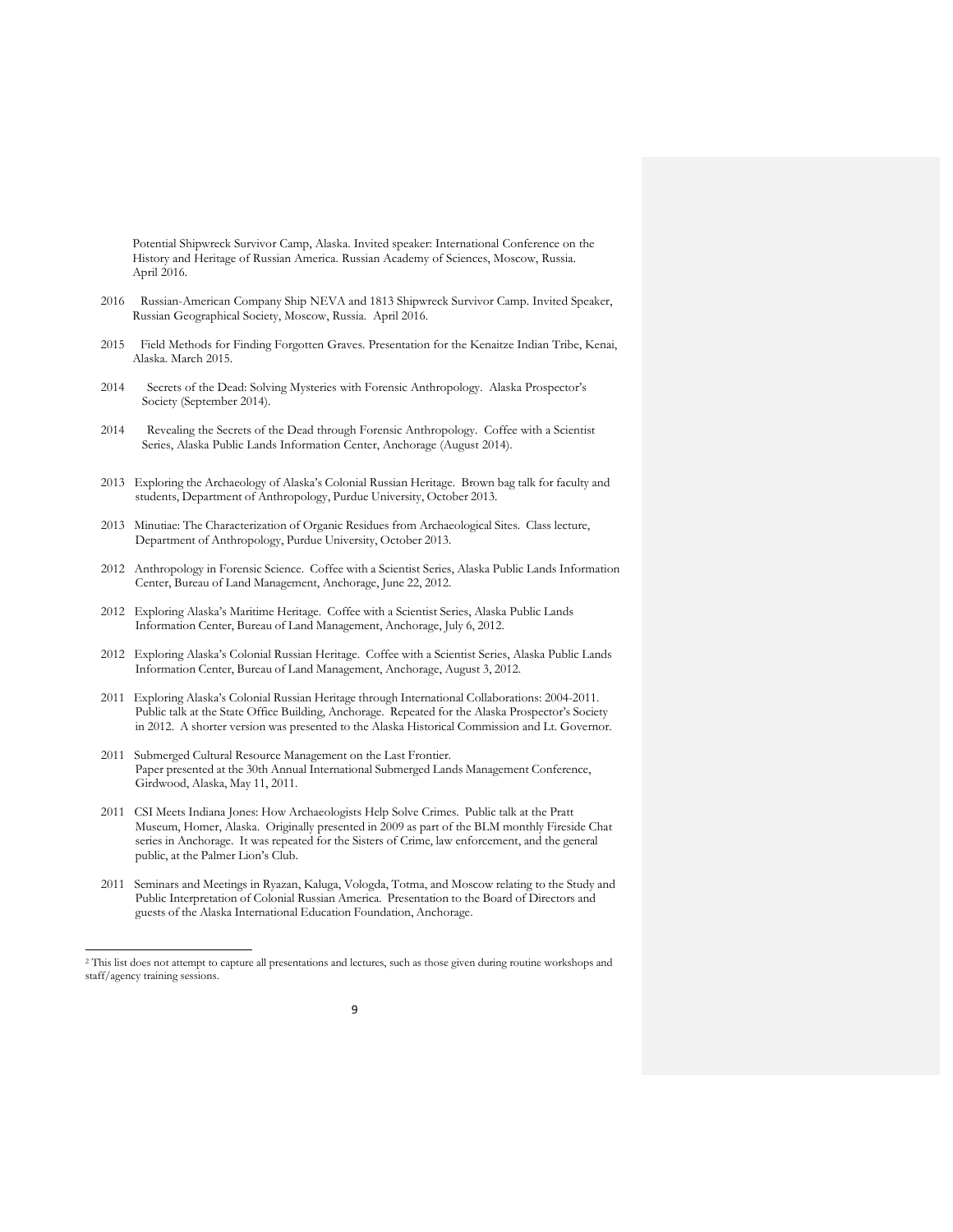- 2011 Conservation Planning for the Effects of Climate Change on Alaska's Coastal Archaeological, Historical, and Cemetery Sites. Annual Meeting of the Association of Environmental and Engineering Geologists, Anchorage.
- 2010 Exploring China's Tea Road to Russian America through Investigations on the Mongolian-Russian Border. Society for Historical Archaeology, scheduled for Jacksonville, Florida, January 2010 (with Artur Kharinsky, Vladimir Tikhonov, Timothy Dilliplane, and Katherine Arndt.
- 2010 Mapping Alaska's Past. Presentation at the Annual Meeting under the Trans-Alaska Pipeline Programmatic Agreement, Anchorage, March, 2010.
- 2009 Exploring the Material Culture of Colonial Russian America through Recent Investigations in Central Siberia. 17th Arctic Conference, Institute of Arctic and Alpine Research, University of Colorado at Boulder, November 13 – 14, 2009 (with Vladimir Tikhonov, Artur Kharinsky, and Timothy Dilliplane).
- 2009 Exploring Russian-American Trade through Comparison of Chemical XRF Signatures of Glass from Colonial Russian Sites in Alaska and the Tal'tsinka Factory in Central Siberia. Claudia Brackett, J. David McMahan, and Julia Kleyman. Poster: Annual Meeting of the Alaska Anthropological Association, Juneau, March 2009.
- 2009 Understanding Russian America: a Perspective from the Motherland, Excavations at the Baranov Glassworks and the Russian-American Company Building, Irkutsk, Russia. J. David McMahan, Timothy L. Dilliplane, Artur V. Kharinsky, and Vladimir V. Tikhonov. Poster: Annual Meeting of the Alaska Anthropological Association, Juneau, March 2009.
- 2008 [KEYNOTE] Exploring Underwater Heritage on the Last Frontier: Recent Partnerships and Projects in the State of Alaska." Underwater Archaeological Society of British Columbia, Bamfield, BC, April 5, 2008.
- 2008 Cultural Resource Management in Alaska: Programs of the Alaska Office of History and Archaeology, presentation for the Heritage Branch, Provincial Government of British Columbia, April 3, 2008.
- 2008 Russian Colonial Archaeology and Cultural Exchange in Alaska and Siberia: An Overview of Recent Collaborations (McMahan, Dilliplane, Kharinskiy, and Tikhonov). Paper and poster, Alaska Anthropological Association Annual Meeting, March 1, 2008, Anchorage.
- 2008 Underwater Archaeology and Maritime Heritage in the State of Alaska: An Update. Paper presented at the Alaska Anthropological Association Annual Meeting, March 1, 2008, Anchorage.
- 2008 Exploring Russian-American Trade through Comparison of chemical XRF Signatures of Glass from Colonial Russian Sites in Alaska and the Tal'tsinka Factory in Central Siberia. Paper and poster presented at "ART2008: 9th International Conference, Jerusalem, Israel and 37th International Conference on Archaeometry, Siena, Italy. (with Claudia Brackett and Julia Kleyman)
- 2007 Session Co-Chair: "The Last Frontier: Progress and Challenges of Underwater Archaeology in Alaska." Presenter: Underwater Archaeology and Maritime Heritage in the State of Alaska: An Update. Eighth Maritime Heritage Conference, San Diego, October 9-12, 2007.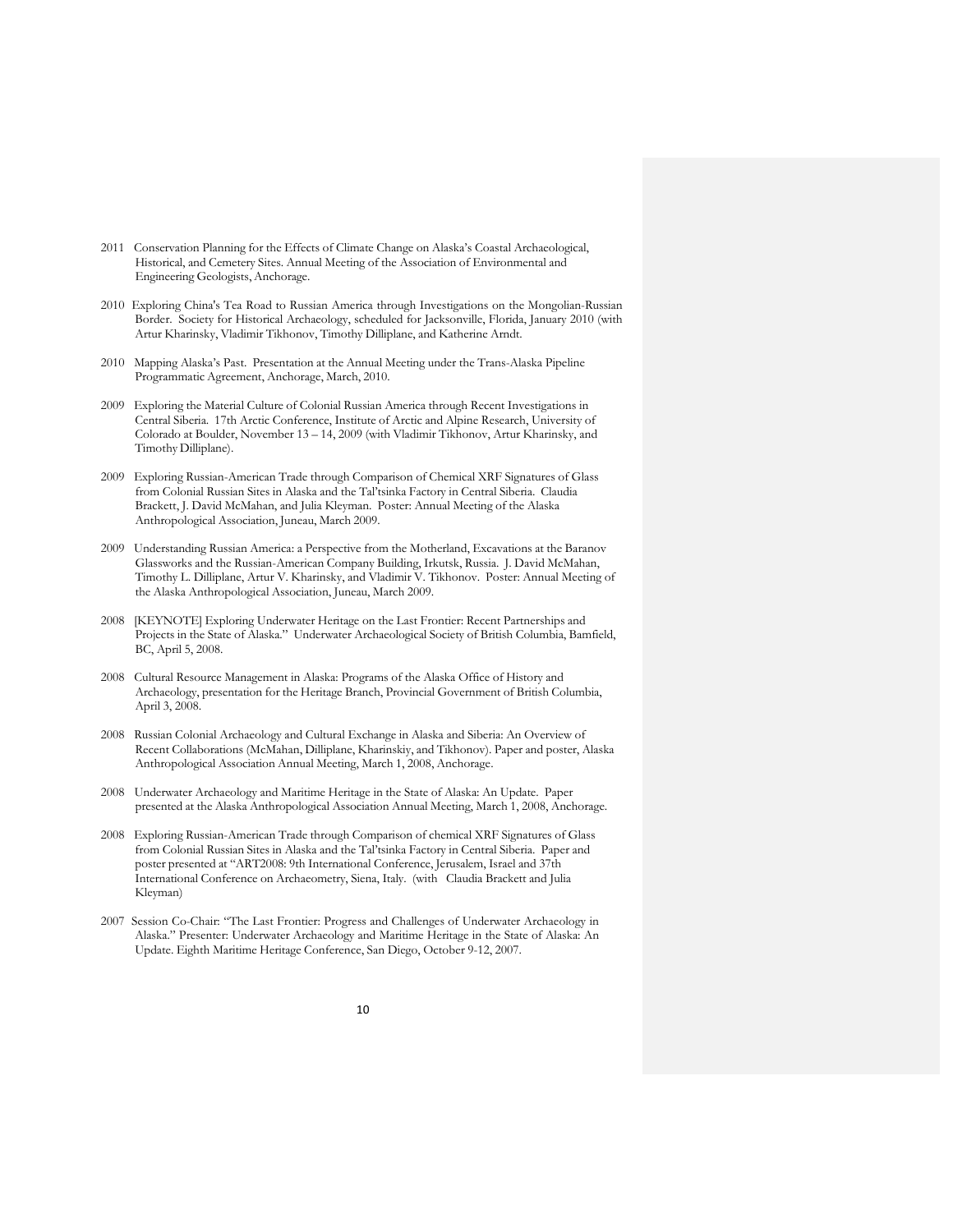- 2007 Session Co-Chair: "Geography, History and Archaeology," 2007 Arctic Science Conference, American Association for the Advancement of Science, Anchorage, Alaska, September 24-26, 2007.
- 2007 Only in Alaska! Missing Person Vs. Cremains and How to Tell the Difference. Poster Session (with Kathy Day, Office of the Alaska State Medical Examiner), American Academy of Forensic Sciences, poster being prepared for the conference to be held in February 2007.
- 2007 An Overview of the Archaeology of Russian America: the Past, Present, and Future. Paper presented at the Third International Conference on Russian America. Irkutsk, Russia, August 8-12, 2007. Complete text at: http://pribaikal.ru/project-item/article/5007.html?cHash=38691b2297&print=1.
- 2007 The Archaeology of Russian America: Recent and Ongoing investigations. Paper presented at the conference: "Two Centuries of U.S. – Russia Relations," Moscow, Russia, November 8-10, 2007.
- 2007 The Archaeology of Russian Colonial Sites in the New World: Insights from Alaska and Central Siberia. Paper presented at the Society for Historical Archaeology annual conference, Williamsburg, Virginia, January 2007.
- 2006 Anthropology in Forensic Science. Lecture presented annually for the University of Alaska Anchorage class "Introduction to Forensic Science," taught by Jim Wolfe. Anchorage, October 2006.
- 2006 Alaska's Submerged Heritage: 2006 Investigations in Lynn Canal. Paper presented by John Jensen (University of Rhode Island) and Dave McMahan at the Alaska Historical Society Annual Meeting, Juneau, October 2006.
- 2006 An update on the Kad"yak Publication Project (under FY 2005 Beringia Grant), and Recent Activities of the Joint Siberian-Alaskan Research Group on Russian-America (under FY 2006 NSF Grant. Paper presented at the U.S. National Park Service Beringia Days Conference, Anchorage, September 2006.
- 2006 Minutiae: the Characterization of Microscopic Residues from Archaeological Sites. Lecture presented annually for the University of Alaska Anchorage class "Lab Methods in Archaeology," taught by Dr. Doug Veltre. Anchorage, November 2006.
- 2005 Case Studies in Forensic Anthropology: Examples from Alaska. Talk given to the Rotary Club, Anchorage, 2005.
- 2005 Joint Siberian-Alaskan Research Group on Russian America: Opportunities in the Irkutsk Region. Paper presented at the Alaska Anthropological Association Annual Meeting, Fairbanks, April 2005.
- 2005 Alaska's "Ship of Gold": Documentation of the Steamer SS Portland. Paper presented with John O. Jensen, Michael H. Burwell, and Karl Gurcke at the Alaska Anthropological Association Annual Meeting, Fairbanks, April 2005. [aired on PBS "History Detectives" in August 2004.
- 2004 The Mulchatna Archaeological Project. Presentation (with NPS Historian John Branson) for Senator Ted Stevens, HHS Secretary Tommy Thompson, Dr. Michael Phelps ("father of positron emission tomography"), and Bob Gillam (McKinley Capital Management), along with their staff, at the Gillam Lodge, Lake Clark, Alaska.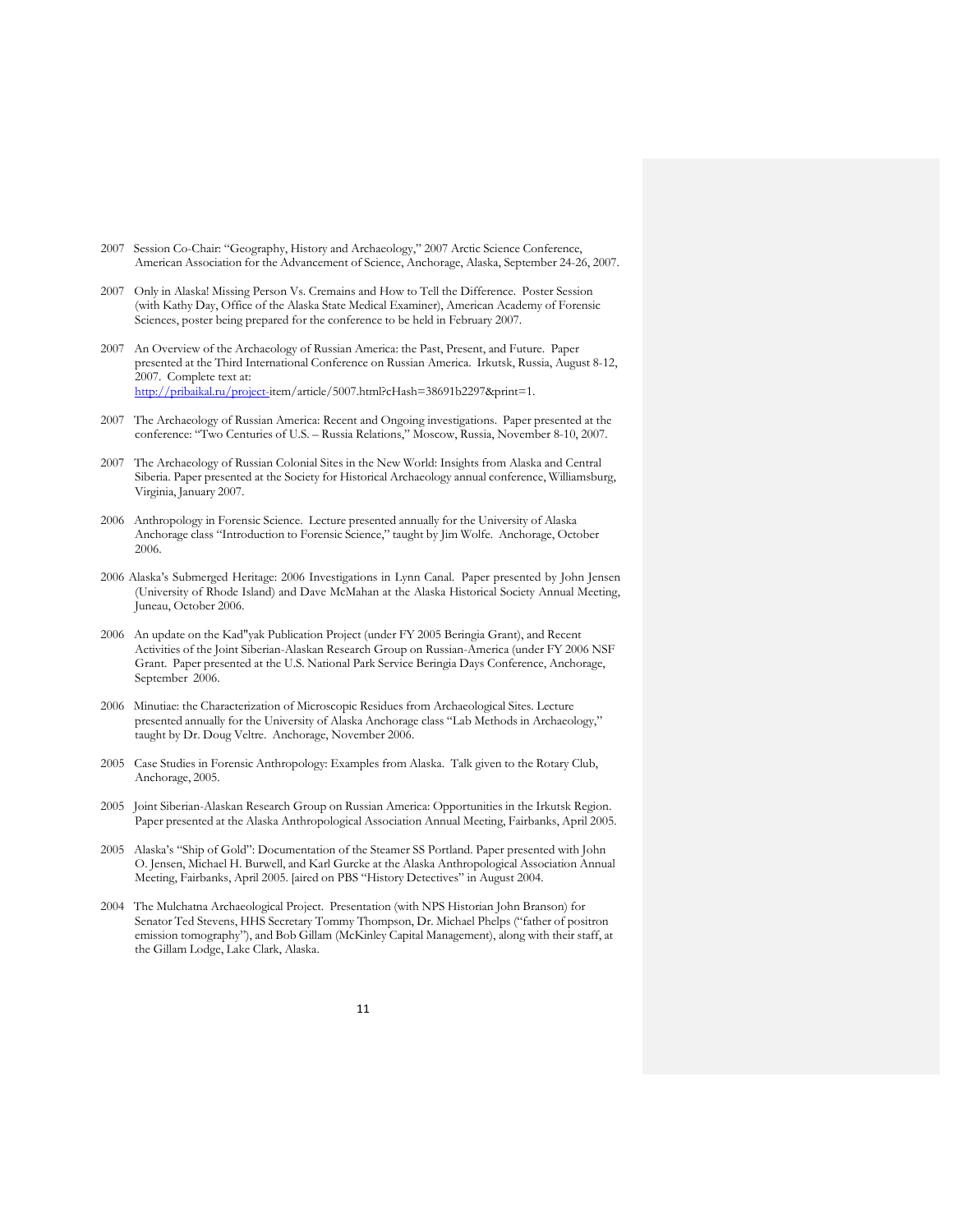- 2001 Archaeology at Alaska's Castle Hill: Perspectives on Trade and Industry in Colonial Russian America. Paper presented at the International Conference: Indigenous Trade and Art in the North Pacific Rim. Osaka, Japan, October 2001.
- 2000 Archaeology at Alaska's Castle Hill, the Colonial Capital of Russian America. Paper presented at the opening of the exhibition: Unseen Treasures and the New World: A Millennium Exhibition from the Russian State Historical Museum. Trenton, New Jersey, March 2000.
- 1999 Castle Hill Archaeological Project: Results of the 1998 Field Season. Alaska Anthropological Association Conference, April 1 1999, Fairbanks.
- 1999 Characterization of Hairs and Fibers from Castle Hill: Preliminary Results of Microscopic Examination. Alaska Anthropological Association Conference, April 1, 1999, Fairbanks.
- 1999 Archaeology of Russian-America: Insights from Castle Hill, Sitka, Alaska. Talk presented to the East Texas Archaeological Society, East Texas A & M University, February 1998. The same paper was delivered as part of the invited lecturer series at the University of Tennessee, Department of Anthropology.
- 1997 Early 19th Century Cobblers, Barbers, and Metalsmiths: Insights from the Archaeology of Castle Hill. Paper presented to the Alaska Historical Society, November 1997, Sitka. (Paper was repeated at the Alaska Anthropological Association in April 1998)
- 1997 Murder Most Foul: Alaskan Case Studies in Forensic Anthropology. Public lecture given (with R. Joan Dale) at the Anchorage Museum of History and Art, Archaeology Week Series, March 1997.
- 1995 Analysis of an Early Historic Russian Burial from the Aleutians: A Glimpse into the Past of the Unalaska Settlement. Paper and Poster prepared for the 1995 Alaska Anthropological Association Conference, April 1995, Anchorage.
- 1994 OHA Investigations at the Chilkoot Lake State Recreation Site: An Adventure in Public Archaeology. Paper presented at the 1994 Alaska Anthropological Association Conference, March 30 – April 2, 1994, Juneau.
- 1993 Analysis of Wooden Artifacts and Other Plant Materials from Three Gulf of Alaska Sites. Paper presented at the 1993 Alaska Anthropological Association Conference, April 8-10, 1993, Anchorage.
- 1993 Progress Report on the Documentation of Archaeological and Historic Properties Along the Copper River Railroad. Talk given to the Chitina Native Elders, 5/20/93.
- 1993 Archaeological Resources of the Gulf of Alaska and Prince William Sound Areas. Public talk in Kodiak, Alaska, 8/22/93.
- 1992 Human Skeletal Remains and Clandestine Graves: A Training Course for Criminal Investigators (with R. Joan Dale). Series of lectures prepared for an 8 hour course taught for the Alaska Department of Public Safety, Scientific Crime Detection Laboratory, Anchorage.
- 1992 An Overview of Forensic Anthropology for the Law Enforcement Officer. Paper presented (with R. Joan Dale) at the Alaska Peace Officers Association Crime Conference, April 14, 1992.